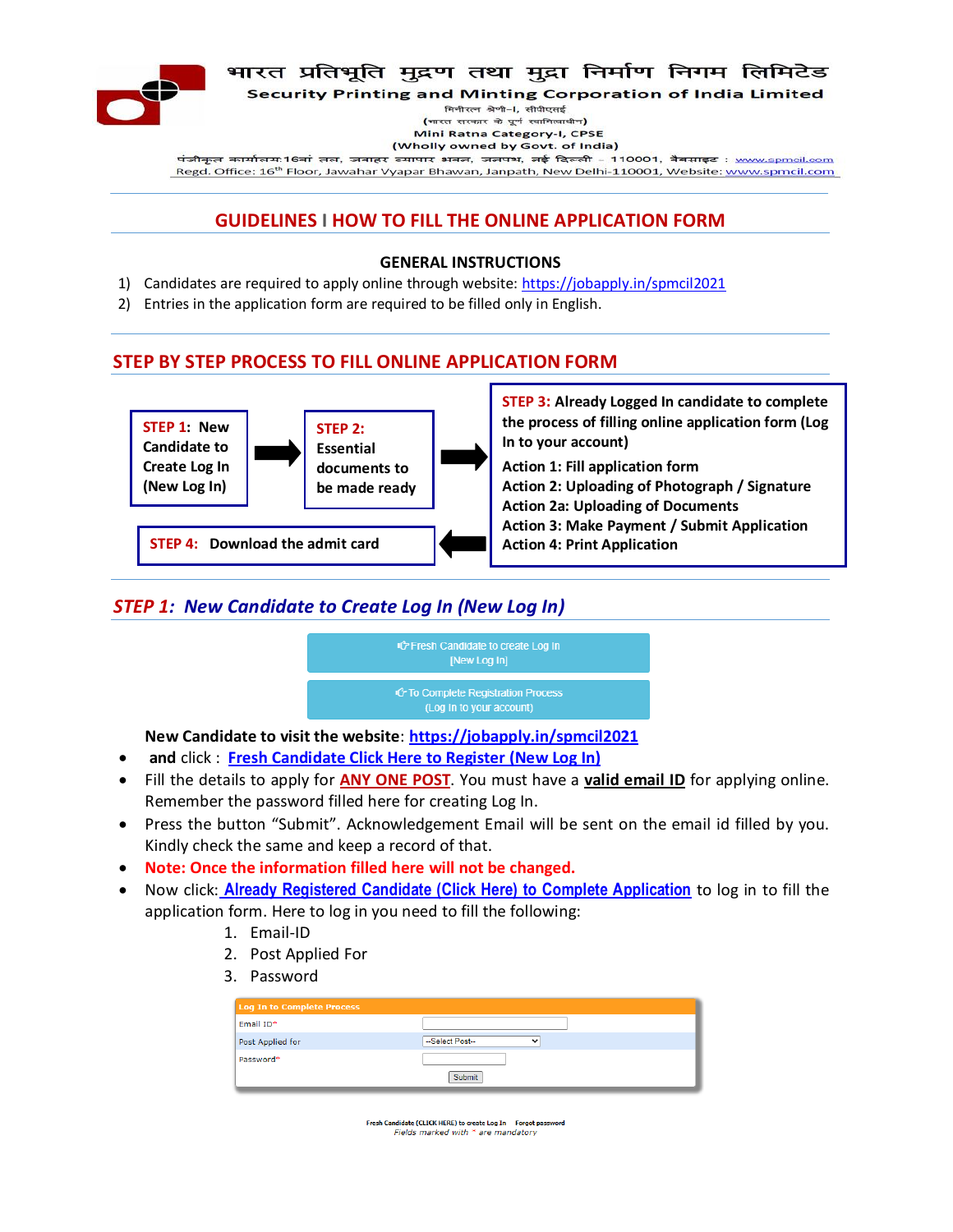# *STEP 2: Essential Documents to be made ready*

- Before starting to fill up the on-line application, keep ready with you the following details / documents / Information
	- a) Valid Email ID (This email id shall be used to communicate with the candidate in near future, if required.) & mobile number valid for at least next one year.
	- b) Personal & Educational Qualification details.
	- c) Details of Debit Card/Credit Card/Net Banking for making fee. (if applicable)
	- d) Scanned Copy of Recent Photograph (not more than 3 weeks old in jpg/jpeg format). Size less than 50kb).
	- e) Scanned Copy of Signature with Black ink pen (in jpg/jpeg format). Size less than 50kb.
	- f) Scanned Copies of documents (in jpeg / pdf format), as follows:
	- g) Documentary proof of Date of Birth (Matriculation/10th/12th/HSC Certificate).
	- h) Final/Provisional Degree/Certificate for essential qualification like Graduation. etc., as applicable.
	- i) Experience Certificates / documents in support of experience, if applicable.
	- j) Caste/Tribe Certificate (for SC/ST/OBC as applicable) & Disability certificate (in case of PwD candidate) in the prescribed format issued by the Competent Authority.
	- k) Service Certificate in case of Ex-servicemen.

Note: - While applying for the post, the candidates should ensure that he / she fulfils all the eligibility criteria given herein and particulars furnished are correct in all respect. In case, it is found at any stage of selection that a candidate does not fulfill the eligibility criteria and / or that he / she has furnished any incorrect / false information or has suppressed any material fact(s), his / her candidature will stand automatically cancelled. If any of the above shortcoming(s) is / are detected even after the engagement, his / her services are liable to be terminated without any notice.

# *STEP 3: Already Registered candidate log in to complete the process of filling online application form (Log In to your account)*

- **Already registered Candidate to visit the** website: **https://jobapply.in/spmcil2021** and login by clicking Already registered Candidate (CLICK HERE) to Complete Application
- On clicking **Already registered Candidate (CLICK HERE) to Complete Application (Log In to your account) page will appear which will have buttons indication 4 actions which are to be completed for submission of online application form:**

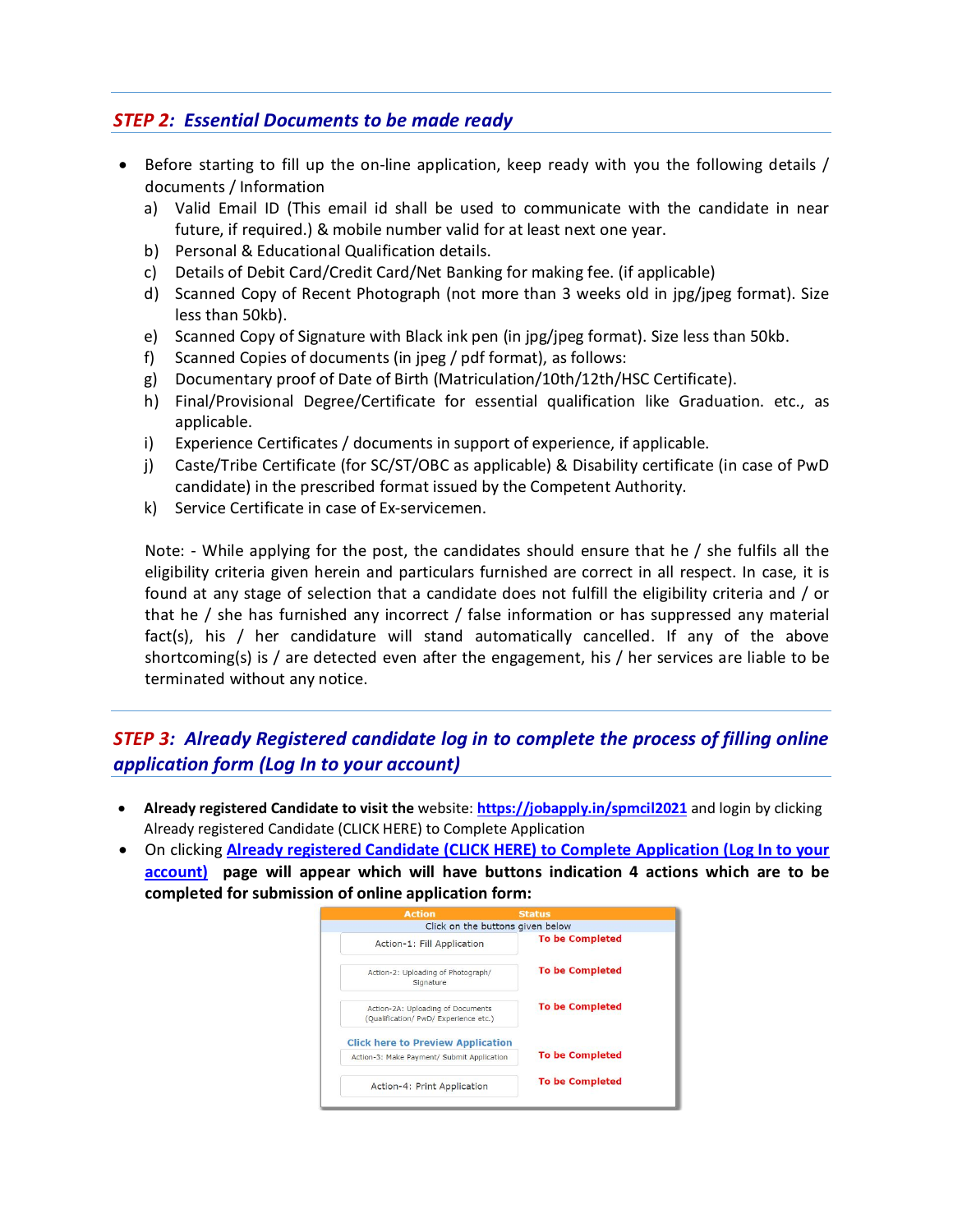## **ACTION 1: FILL APPLICATION (CLICK ON THE BUTTON TO FILL APPLICATION FORM)**

- $\Rightarrow$  Fill the details on the online application form. Since your eligibility will be screened based on the information furnished by you, you are required to exercise sufficient care to correctly furnish the details of your Qualification, etc.
- $\Rightarrow$  While filling the application form online, please save the information by clicking the button "SAVE".
- $\Rightarrow$  In case you wish to edit any information you can do that by log in again using Email-ID, Post Applied For and Password and after editing the information, make sure to save the information by clicking the button "SAVE".

### **ACTION 2 : UPLOADING OF PHOTOGRAPH**

- **Upload Photograph** Photograph must be a recent passport size colour picture. Make sure that the picture is in colour, taken against a light-coloured, preferably white background, and has no harsh shadows. If you wear glasses make sure that there are no reflections and your eyes can be clearly seen. Also, ensure that both ears are visible in the picture. Caps, hats and dark glasses are not acceptable. Religious headwear is allowed but it must not cover your face. **The image should only be in .jpg or .jpeg format. Size of file should be not be more than 50kb.**
- **Upload Signature** Sign on white paper with Black ink pen and scan it. Please scan the signature area only and not the entire page and ensure that the size of the scanned image is less than 50kb. Please note that this signature would appear on admit card for written test, and if it does not match the signature at the time of written test, the candidature will be cancelled. The image should only be in .jpg or .jpeg format. Size of file should be less than 50kb.

#### **ACTION 2A : UPLOADING OF DOCUMENTS**

Candidate is required to upload the scanned copies of all the relevant documents with regard to age, qualification, work experience, scale, CTC, Annual Turnover, Disability (as applicable) and other documents as asked for. Following documents are to be uploaded :

- Scanned Copies of documents (in JPEG/JPG format), as follows:
- Documentary proof of Date of Birth (Matriculation/10th/12th/HSC Certificate).
- Final/Provisional Degree/Certificate for essential qualification like Graduation etc., as applicable.
- Experience Certificates / documents in support of experience.
- Caste/Tribe Certificate (for SC/ST/OBC as applicable) & Disability certificate (in case of PwD candidate) in the prescribed format issued by the Competent Authority.
- Service Certificate in case of Ex-servicemen.

Click on "**Save & Proceed to Submit Application**".

## **ACTION 3: MAKE PAYMENT / SUBMIT APPLICATION**

Amount of Application Fee (Applicable for UR / OBC / EXM Candidate):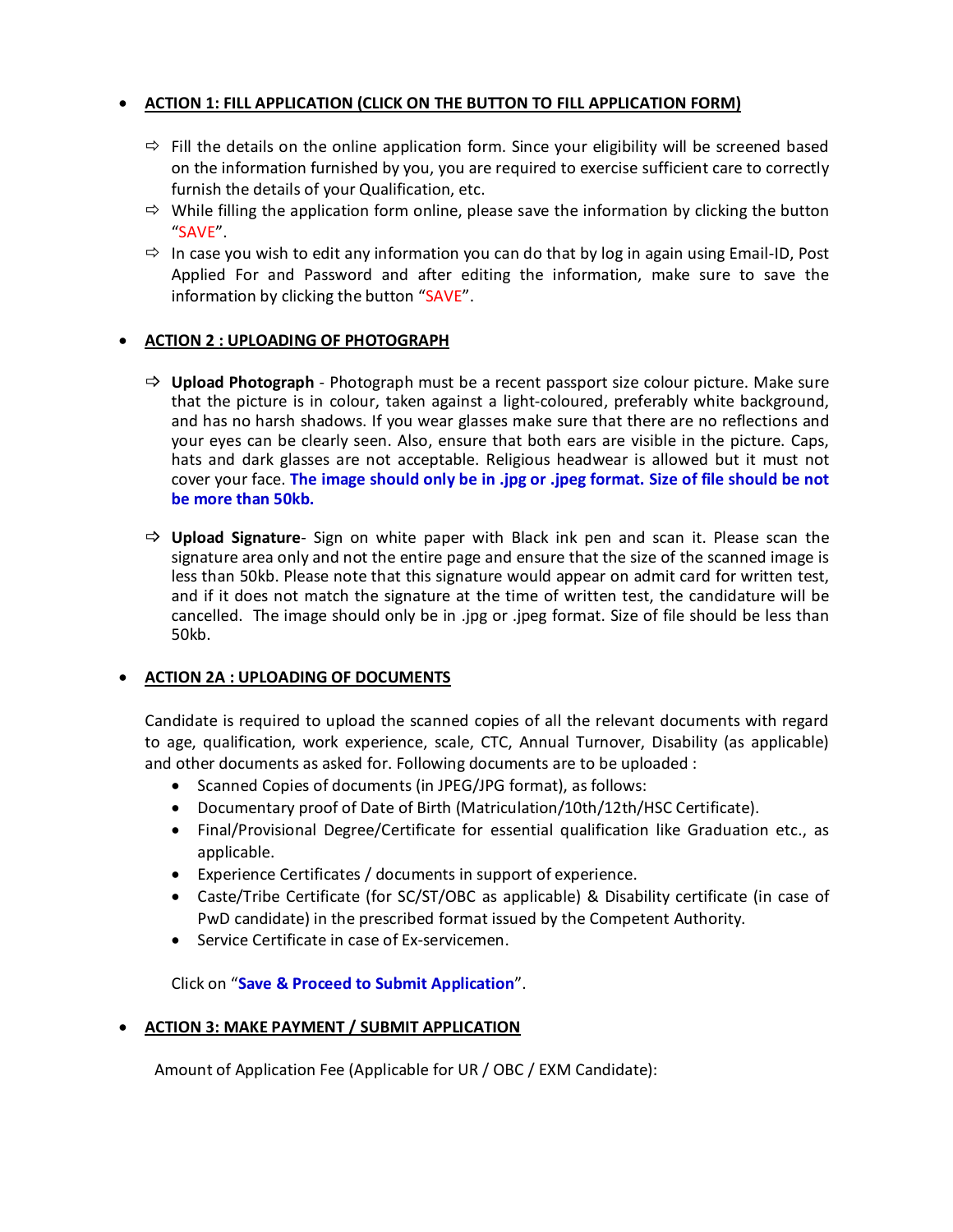| S. No. | Category             | Fee Amount (in Rs.)<br>(Application Fees + Bank Charges) |
|--------|----------------------|----------------------------------------------------------|
| 101    | SC/ST/PWD            | 100/- + Applicable Bank Charges                          |
| 102    | All other categories | 400/- + Applicable Bank Charges                          |

- $\Rightarrow$  Candidate to read the undertaking and accept the same
- $\Rightarrow$  In case you wish to edit any information pertaining to Personal Details, and Qualification Details; you can do that by log in again using Email-ID, Post Applied For, & Password and after editing the information, make sure to save the information again by clicking the button "SAVE".
- $\Rightarrow$  Once the application is submitted at this step, you cannot edit the information after that.
- $\Rightarrow$  On clicking the button "MAKE PAYMENT"; you will be routed to Bank website where you have to make the payment by any one of the following options:
	- Debit Card
	- Credit Card
	- Net Banking

### 1. **Mode of Payment through Debit Card/ Credit Card / Net Banking as per steps given below:**

- Put the details of your Debit Card / Credit card / Net Banking Account to proceed for the payment.
- Once your payment is confirmed, the system will direct you to the final application form. You will receive an auto-generated Online Application Number. Once you have successfully made the payment.

#### **After making the successful transaction; the candidate will get a preview of application with Application Number. Candidates are advised to get a printout of the filled up application for record.**

The candidate should retain his/her Application Number carefully for generation of admit card and for any other information regarding Skill Test/Written Test etc.

#### 2. **Fee once paid will not be refunded under any circumstances**.

Fees paid by modes other than through Debit Card / Credit Card / Net Banking as indicated above will not be accepted and the applications of such candidates will be rejected forthwith and the payment made shall stand forfeited.

#### **NOTE:**

- **Once the payment has been made; you will not be allowed to change/modify any information.**
- **After successful payment, candidates are NOT required to send print out of Application Form/any documents to \_\_\_\_\_\_\_\_\_\_\_\_\_\_\_\_\_\_\_\_\_\_\_ office. The information furnished in the Application Form and Original certificates will, however, be scrutinized / verified at the time of document verification.**

#### **SUBMIT APPLICATION-**

 $\Rightarrow$  Candidate to read the undertaking and accept the same